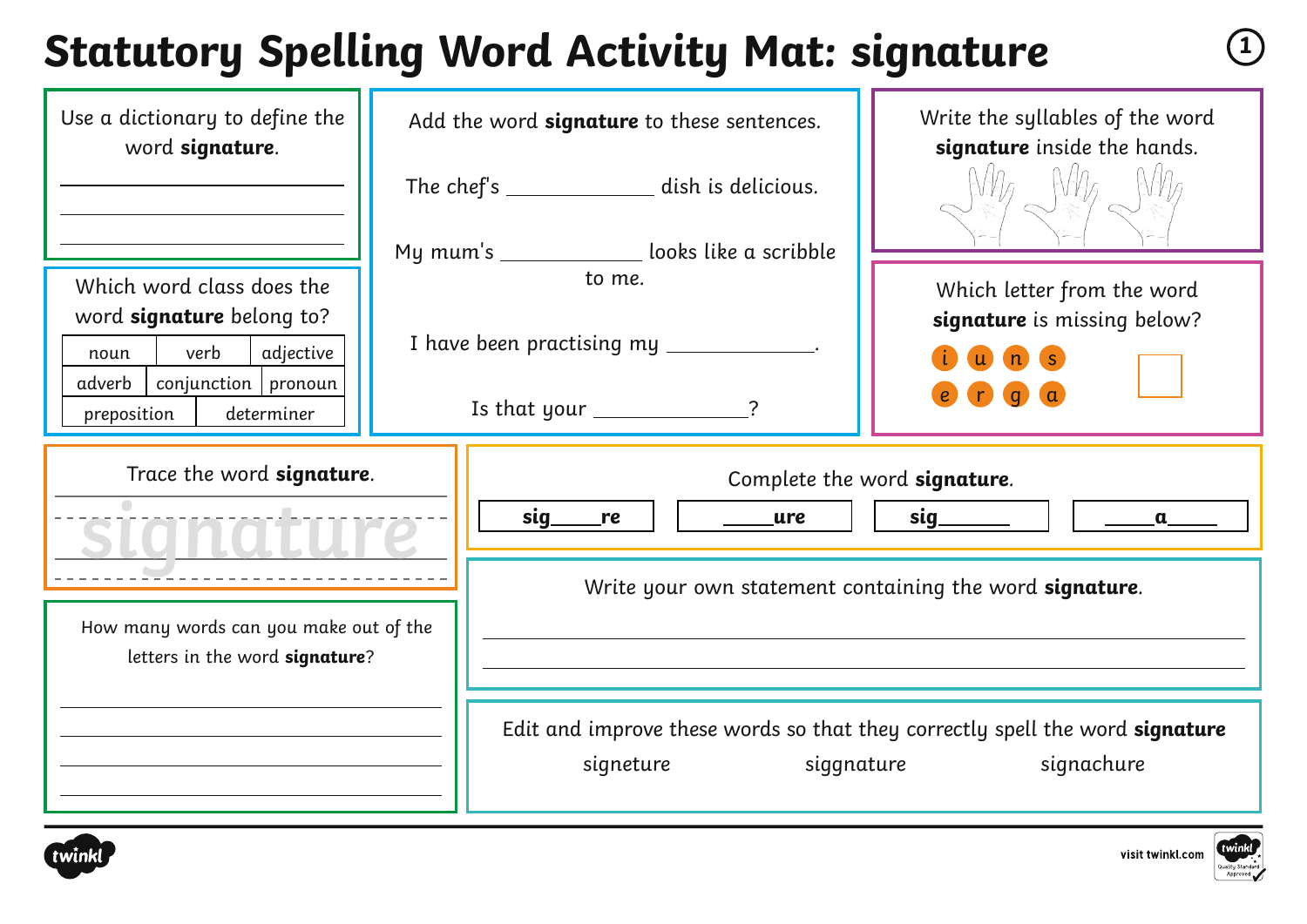### **Statutory Spelling Word Activity Mat: sincere <sup>2</sup>**

| Use a dictionary to define the<br>word sincere.                                                                                                            | Add the word sincere to these sentences.                                                                                                                                                                                                                                                | Write the syllables of the word<br>sincere inside the hands.                                                       |  |  |
|------------------------------------------------------------------------------------------------------------------------------------------------------------|-----------------------------------------------------------------------------------------------------------------------------------------------------------------------------------------------------------------------------------------------------------------------------------------|--------------------------------------------------------------------------------------------------------------------|--|--|
|                                                                                                                                                            | Please accept my ________________ apologies.<br>Do you think he is _____________?                                                                                                                                                                                                       |                                                                                                                    |  |  |
| Which word class does the<br>word <b>sincere</b> belong to?<br>verb<br>adjective<br>noun<br>$conjunction$   pronoun<br>adverb<br>preposition<br>determiner | I'm lucky to have such ______________ friends.<br>Are you _____________?                                                                                                                                                                                                                | Which of the letters below is not<br>in the word sincere?<br><b>n</b> i<br>$\mathbf{n}$<br>$\epsilon$<br>$\bullet$ |  |  |
| Trace the word sincere.                                                                                                                                    | Complete the word sincere.<br>si and the state of the state of the state of the state of the state of the state of the state of the state of the state of the state of the state of the state of the state of the state of the state of the state of the sta<br>$sin$ $  $ $cere$<br>re | $s$ c e                                                                                                            |  |  |
| Write a synonym and an antonym for<br>the word sincere.                                                                                                    |                                                                                                                                                                                                                                                                                         | Write your own question containing the word sincere.                                                               |  |  |
| Synonym: ____________                                                                                                                                      | sinsere                                                                                                                                                                                                                                                                                 | Edit and improve these words so that they correctly spell the word sincere.<br>sinscere<br>sinceer                 |  |  |



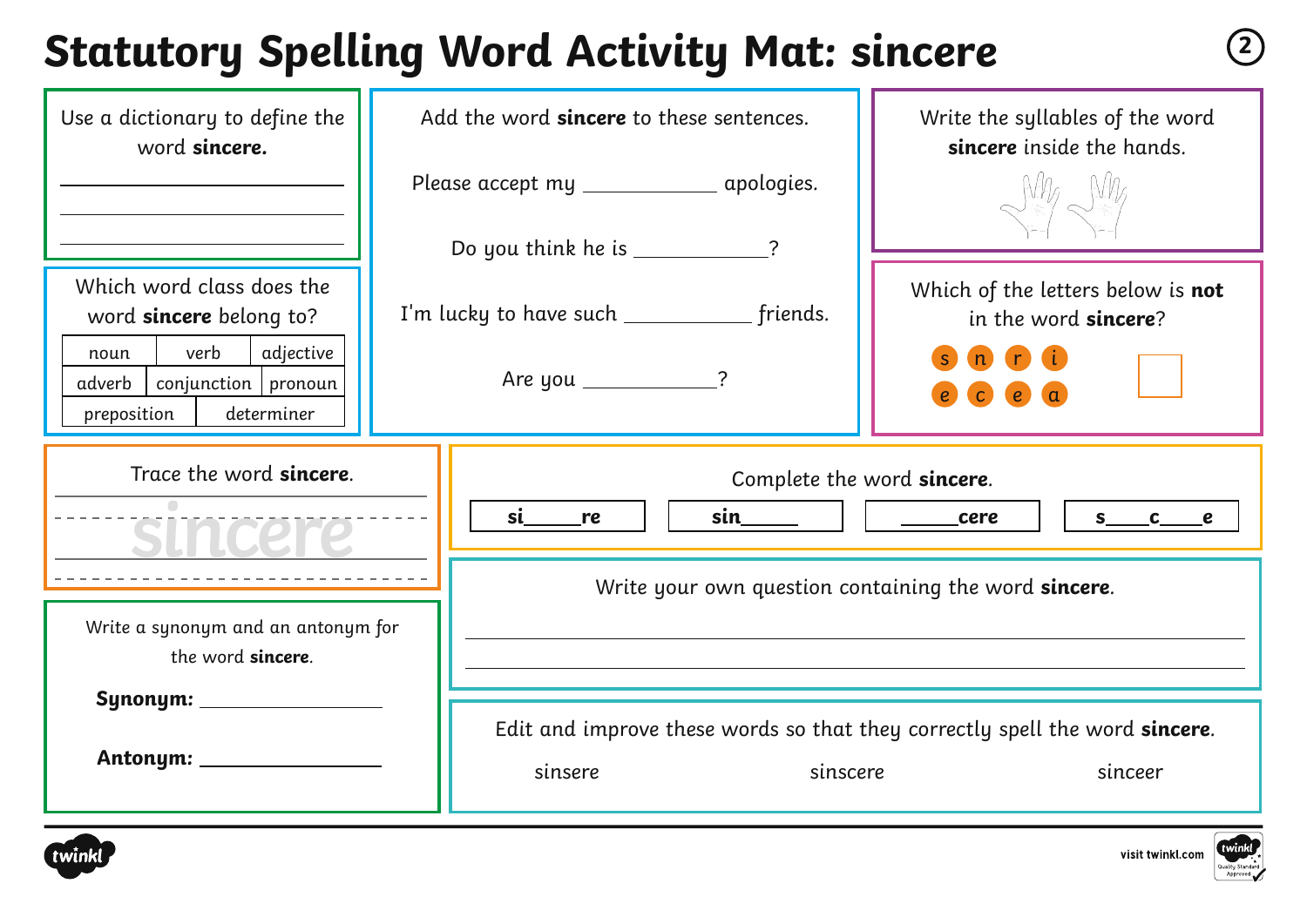### **Statutory Spelling Word Activity Mat: soldier <sup>3</sup>**

| Use a dictionary to define the<br>word soldier.                                                                                                       |  | Add the word <b>soldier</b> to these sentences.<br>Do you really want to become                                              | Write the syllables of the word<br>soldier inside the hands.                                |  |
|-------------------------------------------------------------------------------------------------------------------------------------------------------|--|------------------------------------------------------------------------------------------------------------------------------|---------------------------------------------------------------------------------------------|--|
| Which word classes does the<br>word soldier belong to?<br>verb<br>adjective<br>noun<br>$conjunction$ pronoun<br>adverb  <br>preposition<br>determiner |  | My uncle is $a$ ____________.<br>The _____________ was exceptionally brave.<br>Groaning with pain, the<br>crawled to safety. | Which letter from the word soldier is<br>missing below?                                     |  |
| Trace the word soldier.<br>SOIGTOP                                                                                                                    |  | ier i<br>sol                                                                                                                 | Complete the word soldier.<br>er<br>Write your own exclamation containing the word soldier. |  |
| How many words can you make out of the<br>letters in the word soldier?                                                                                |  | Edit and improve these words so that they correctly spell the word soldier.<br>solder<br>soldure<br>solider                  |                                                                                             |  |



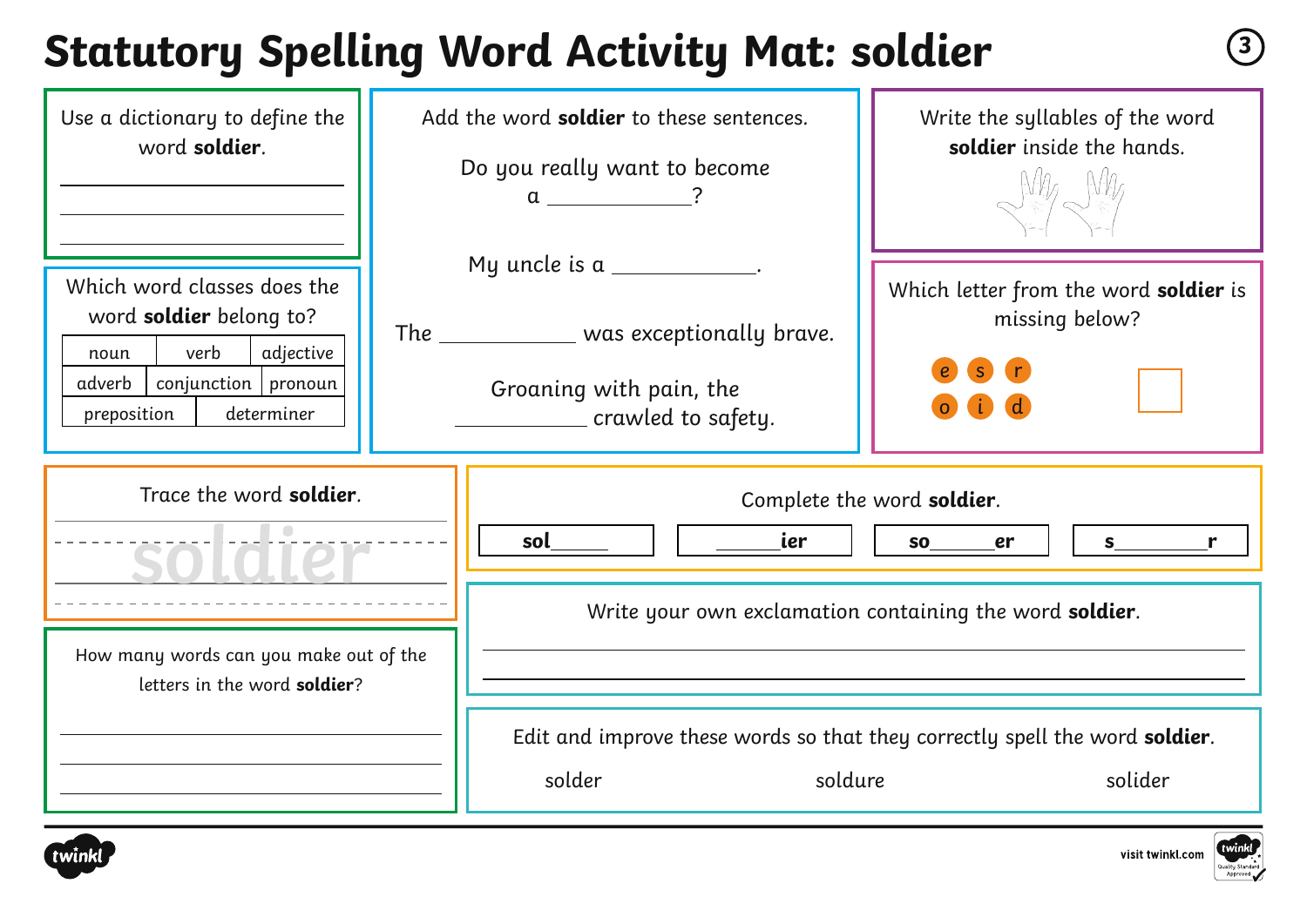# **Statutory Spelling Word Activity Mat: stomach <sup>4</sup>**

| Use a dictionary to define the<br>word stomach.                                                                                                     | Add the word stomach to these sentences.                                             | Write the syllables of the word<br>stomach inside the hands.                                       |  |  |
|-----------------------------------------------------------------------------------------------------------------------------------------------------|--------------------------------------------------------------------------------------|----------------------------------------------------------------------------------------------------|--|--|
|                                                                                                                                                     | Do you have any pain in your __________?                                             |                                                                                                    |  |  |
| Which word classes does the<br>word stomach belong to?<br>verb<br>adjective<br>noun<br>conjunction   pronoun<br>adverb<br>preposition<br>determiner | I couldn't ______________ the putrid smell.<br>I have butterflies in my ___________. | Which of the letters below is not in<br>the word stomach?                                          |  |  |
| Trace the word stomach.                                                                                                                             | ach<br>stom _____                                                                    | Complete the word stomach.<br>st________h<br>$\mathsf{S}$<br>$\mathbf{L}$<br>$\mathbf a$           |  |  |
| Write a synonym and an antonym for the<br>verb stomach.                                                                                             |                                                                                      | Write your own question containing the word stomach as a noun.                                     |  |  |
| Antonym: ____________________                                                                                                                       | stumach                                                                              | Edit and improve these words so that they correctly spell the word stomach.<br>stomack<br>stomache |  |  |